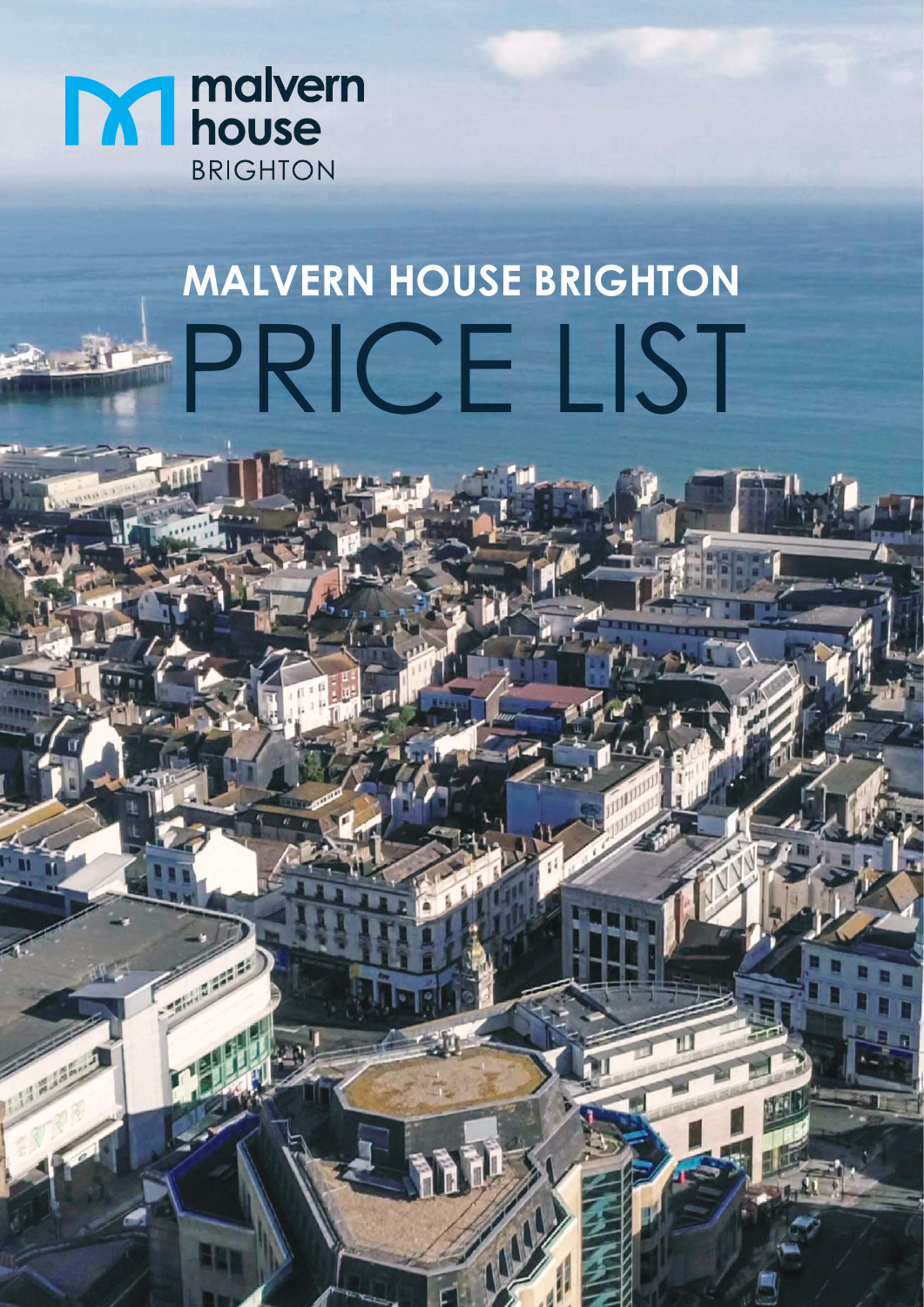#### **GENERAL ENGLISH OR CONVERSATION COURSES**

| Course                                            | <b>Duration</b> | Number of Hours per week |          | <b>VIP</b> |          |
|---------------------------------------------------|-----------------|--------------------------|----------|------------|----------|
|                                                   |                 | 15 hours                 | 20 hours | 25 hours   | 30 hours |
|                                                   | 1 week          | £215                     | £265     | £315       | £460     |
| <b>General English</b><br><b>Business English</b> | 2 weeks         | £430                     | £530     | £630       | £920     |
| <b>English Plus</b>                               | 3 weeks         | £645                     | £795     | £945       | £1,380   |
| <b>IELTS Preparation</b>                          | 4 weeks         | £860                     | £1,060   | £1,260     | £1,840   |
| <b>Cambridge Exam Preparation</b>                 | 5 weeks         | £1,025                   | £1,275   | £1,550     | £2,250   |
|                                                   | 6 weeks         | £1,230                   | £1,530   | £1,860     | £2,700   |
|                                                   | 7 weeks         | £1,435                   | £1,785   | £2,170     | £3,150   |
|                                                   | 8 weeks         | £1,640                   | £2,040   | £2,480     | £3,600   |
|                                                   | 9 weeks         | £1,845                   | £2,295   | £2,790     | £4,050   |
|                                                   | 10 weeks        | £2,050                   | £2,550   | £3,100     | £4,500   |
|                                                   | 11 weeks        | £2,255                   | £2,805   | £3,410     | £4,950   |
|                                                   | 12 weeks        | £2,460                   | £3,060   | £3,720     | £5,400   |
|                                                   | 13 weeks        | £2,470                   | £3,120   | £3,575     | £5,720   |
|                                                   | 14 weeks        | £2,660                   | £3,360   | £3,850     | £6,160   |
|                                                   | 15 weeks        | £2,850                   | £3,600   | £4,125     | £6,600   |
|                                                   | 16 weeks        | £3,040                   | £3,840   | £4,400     | £7,040   |
|                                                   | 17 weeks        | £3,230                   | £4,080   | £4,675     | £7,480   |
|                                                   | 18 weeks        | £3,420                   | £4,320   | £4,950     | £7,920   |
|                                                   | 19 weeks        | £3,610                   | £4,560   | £5,225     | £8,360   |
|                                                   | 20 weeks        | £3,800                   | £4,800   | £5,500     | £8,800   |
|                                                   | 21 weeks        | £3,990                   | £5,040   | £5,775     | £9,240   |
|                                                   | 22 weeks        | £4,180                   | £5,280   | £6,050     | £9,680   |
|                                                   | 23 weeks        | £4,370                   | £5,520   | £6,325     | £10,120  |
|                                                   | 24 weeks        | £4,320                   | £5,520   | £6,360     | £10,200  |
|                                                   | 25 weeks        | £4,500                   | £5,750   | £6,625     | £10,625  |
|                                                   | 26 weeks        | £4,680                   | £5,980   | £6,890     | £11,050  |
|                                                   | 27 weeks        | £4,860                   | £6,210   | £7,155     | £11,475  |
|                                                   | 28 weeks        | £5,040                   | £6,440   | £7,420     | £11,900  |
|                                                   | 29 weeks        | £5,220                   | £6,670   | £7,685     | £12,325  |
|                                                   | 30 weeks        | £5,400                   | £6,900   | £7,950     | £12,750  |
|                                                   | 31 weeks        | £5,580                   | £7,130   | £8,215     | £13,175  |
|                                                   | 32 weeks        | £5,760                   | £7,360   | £8,480     | £13,600  |
|                                                   | 33 weeks        | £5,940                   | £7,590   | £8,745     | £14,025  |
|                                                   | 34 weeks        | £6,120                   | £7,820   | £9,010     | £14,450  |
|                                                   | 35 weeks        | £6,300                   | £8,050   | £9,275     | £14,875  |
|                                                   | 36 weeks        | £6,480                   | £8,280   | £9,540     | £15,300  |
|                                                   | 37 weeks        | £6,660                   | £8,510   | £9,805     | £15,725  |
|                                                   | 38 weeks        | £6,840                   | £8,740   | £10,070    | £16,150  |
|                                                   | 39 weeks        | £7,020                   | £8,970   | £10,335    | £16,575  |
|                                                   | 40 weeks        | £7,200                   | £9,200   | £10,600    | £17,000  |
|                                                   | 41 weeks        | £7,380                   | £9,430   | £10,865    | £17,425  |
|                                                   | 42 weeks        | £7,560                   | £9,660   | £11,130    | £17,850  |
|                                                   | 43 weeks        | £7,740                   | £9,890   | £11,395    | £18,275  |
|                                                   | 44 weeks        | £7,920                   | £10,120  | £11,660    | £18,700  |
|                                                   | 45 weeks        | £8,100                   | £10,350  | £11,925    | £19,125  |
|                                                   | 46 weeks        | £8,280                   | £10,580  | £12,190    | £19,550  |
|                                                   | 47 weeks        | £8,460                   | £10,810  | £12,455    | £19,975  |
|                                                   | 48 weeks        | £8,640                   | £11,040  | £12,720    | £20,400  |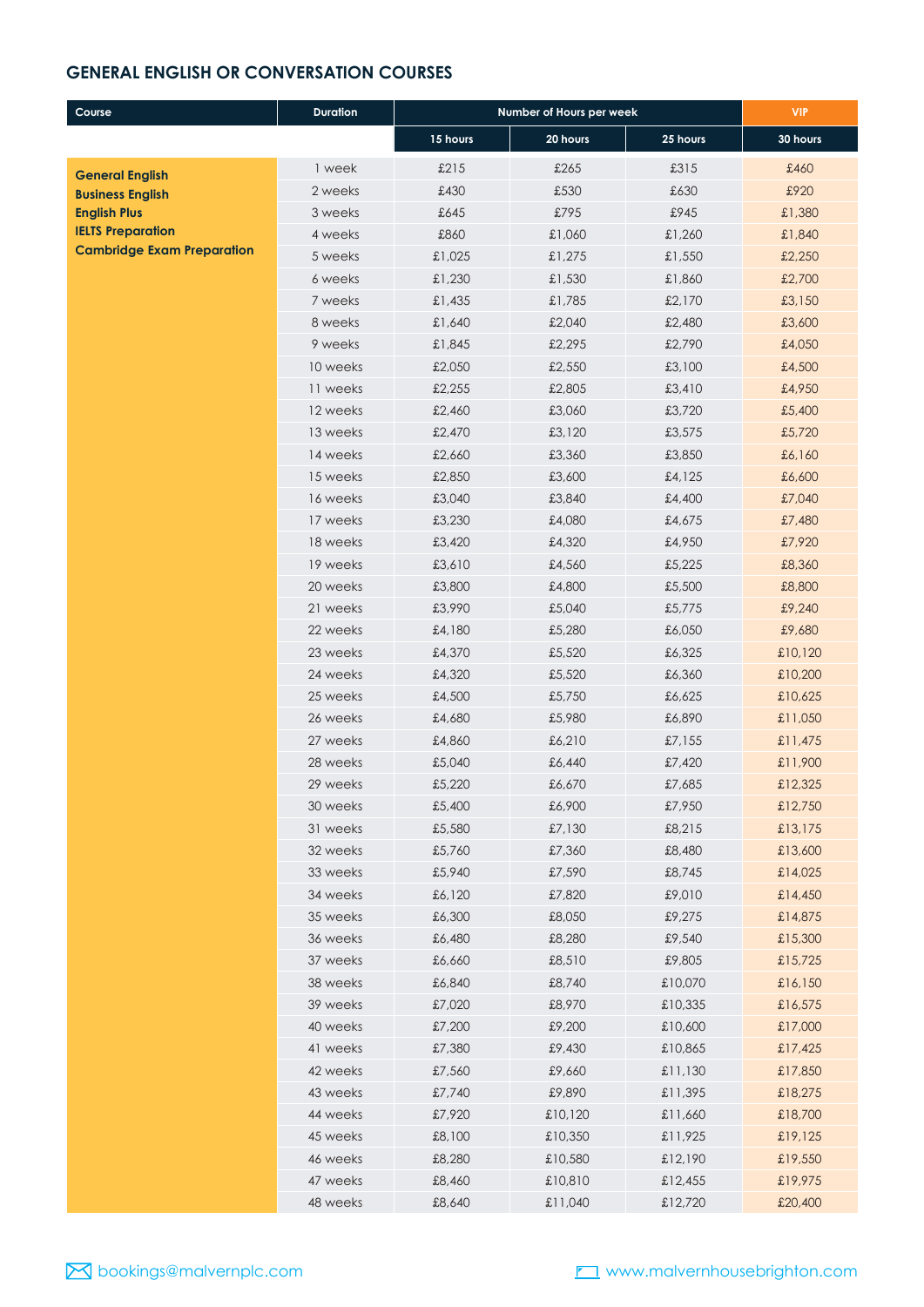# **PRIVATE ENGLISH COURSES**

|                        | Hour     | Price  | Price per lesson |
|------------------------|----------|--------|------------------|
| <b>Private Lessons</b> | 1 hour   | £70    | £70              |
| 1:1 Lesson             | 10 hours | £595   | £59.50           |
|                        | 20 hours | £1,120 | £56.00           |
|                        | 30 hours | £1,575 | £52.50           |
|                        | 40 hours | £2,044 | £51.10           |

#### **TEACHER COURSES**

| <b>Duration</b> |         |                                  |
|-----------------|---------|----------------------------------|
| 1 week          | 2 weeks |                                  |
| £430            | £860    | Registration Fee (EU or SVV)     |
| £430            | £860    | <b>Registration Fee (Tier 4)</b> |
| £430            | £860    | <b>Airport Transfer</b>          |
| £430            | £860    |                                  |
| £430            | £860    | Accommodation Booking F          |
| £430            | £860    | <b>Books</b>                     |
| £450            | £900    | <b>Bank Transfer Charges</b>     |
|                 |         |                                  |

### **OTHER FEES**

| on              |                              | Price                          | <b>Notes</b>                              |
|-----------------|------------------------------|--------------------------------|-------------------------------------------|
| 2 weeks<br>£860 | Registration Fee (EU or SVV) | £75                            | Mandatory and<br>non-refundable<br>fee    |
| £860            | Registration Fee (Tier 4)    | £110                           | Mandatory and<br>non-refundable<br>fee    |
| £860<br>£860    | <b>Airport Transfer</b>      | £110                           | One way London<br>Heathrow                |
| £860            | Accommodation Booking Fee    | £50                            | Mandatory and<br>non-refundable<br>fee    |
| £860            | <b>Books</b>                 | £35                            | Price per book                            |
| £900            | <b>Bank Transfer Charges</b> | Varies<br>depending<br>on bank | Student<br>responsible for<br>all charges |

## **ACCOMMODATION** Short stay (pricing per night) £25 £30 £35 £25

| Homestay<br>ď                  | <b>Bed &amp; Breakfast</b>                                 | <b>Half Board Single</b>                          | <b>Full Board</b>                                 | Self-catering                                 |
|--------------------------------|------------------------------------------------------------|---------------------------------------------------|---------------------------------------------------|-----------------------------------------------|
| <b>General Homestay</b>        | £140                                                       | £175                                              | £185                                              | £145                                          |
| <b>Superior Homestay</b>       | £160                                                       | £190                                              | £205                                              | £165                                          |
| Short stay (pricing per night) | £25                                                        | £30                                               | £35                                               | £25                                           |
| Homestay                       | <b>Twin/Double Occupancy</b><br><b>Bed &amp; Breakfast</b> | <b>Twin/Double Occupancy</b><br><b>Half Board</b> | <b>Twin/Double Occupancy</b><br><b>Full Board</b> | <b>Twin/Double Occupancy</b><br>Self-catering |
|                                |                                                            |                                                   |                                                   |                                               |
| <b>General Homestay</b>        | £130                                                       | £160                                              | £175                                              | £135                                          |
| <b>Superior Homestay</b>       | £150                                                       | £180                                              | £195                                              | £155                                          |

| Residence $\mathbf{=}$                        | Price per week |             |             |  |
|-----------------------------------------------|----------------|-------------|-------------|--|
|                                               | 1-25 weeks     | 26-34 weeks | 35-52 weeks |  |
| Single En-suite Bedroom (Self-catering Basis) | £310           | £290        | £270        |  |

#### **Homestay**

\*Twin rooms cannot be booked individually.

\*\*Special diet supplement (per week) £25.

\*\*\*Private Bathroom supplement £45 per week (only available on single occupancy rooms). Extra night supplement (price per night for up to 3 nights – subject to availability) £45.

#### **Residence**

\*\*Prices are for indicative purposes only and subject to availability at the time of payment.